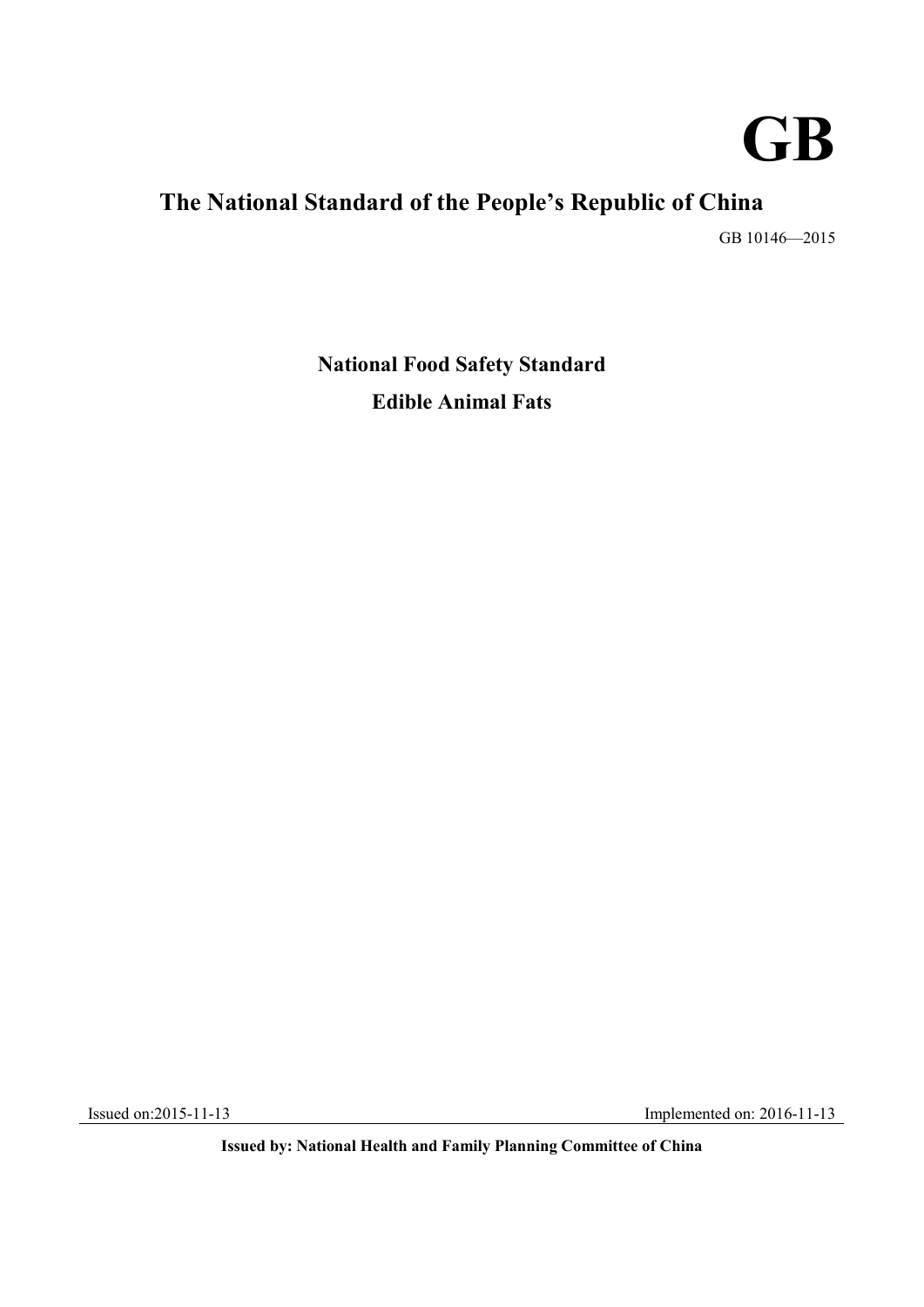#### **Preamble**

This standard replaces GB 10146-2015 "Hygiene Standard for Edible Animal Fats".

Compared with GB 10146-2005, the major changes of this standard are as follows:

- —Name of this standard was changed to "National Food Safety Standard Edible Animal Fats ";
- Modified the scope;
- Modified the terms and definitions;
- Modified the sensory requirements;
- Modified the physical and chemical indexes;
- Added the requirements for Veterinary Drug Residue Limit;
- Added requirements for use of nutrition fortifier;
- Increased requirements for the labels.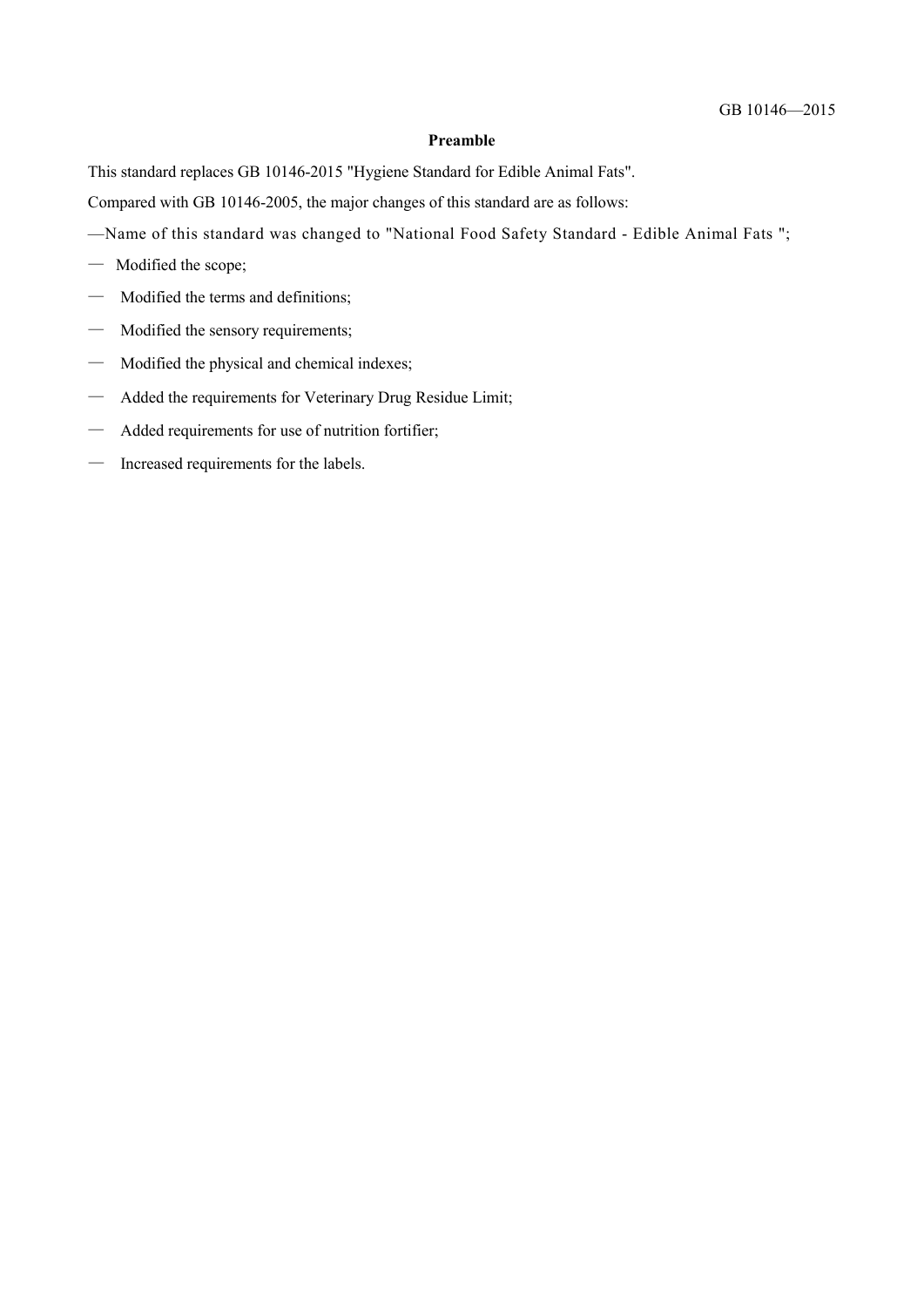#### **National Food Safety Standard**

#### **Edible Animal Fats**

# **1 Scope**

This standard applies to edible animal fats, including only the edible lard, butter, suet, chicken and duck fat.

# **2 Terms and Definitions**

# **2.1 Edible Animal Fats**

 to the internal organs of qualified pig, cattle, sheep, chicken and duck that are quarantined and inspected by animal hygiene monitoring agencies. Edible lard, butter, suet, chicken and duck fat refined with suet, meat fat, omentum or pure fat tissue attached

#### **3 Technical Requirements**

#### **3.1 Ingredient Requirements**

Raw materials shall comply with relevant food standards and regulations.

#### **3.2 Organoleptic Requirements**

The organoleptic requirements shall conform to the provisions of Table 1.

| <b>Items</b>   | <b>Requirements</b>                                                                                                                       | <b>Analysis Method</b>                                          |
|----------------|-------------------------------------------------------------------------------------------------------------------------------------------|-----------------------------------------------------------------|
| Luster         | It has the unique luster of this product, which is Take an appropriate amount of sample, place<br>white or slightly yellow, and no mildew | in white porcelain dish, and observe color and                  |
| Taste<br>smell | and It has specific odor and taste, without rancidity and sample in 50mL beaker, heat in a water bath to<br>other stink.                  | $\frac{1}{2}$ 50°C, stir rapidly with a glass rod, smell it and |
| <b>State</b>   | It shall have no visible foreign matter                                                                                                   | taste it.                                                       |

# **Table 1 Organoleptic Requirements**

#### **3.3 Physical and Chemical Indexes**

Physical and chemical indexes shall conform to the provisions of Table 2.

| Item                       | Index | <b>Analysis Method</b> |
|----------------------------|-------|------------------------|
| Acid value $(KOH)/(mg/g)$  | 2.5   | GB 5009.299            |
| Peroxide value/ $(g/100g)$ | 0.20  | GB 5009.227            |
| MDA/(mg/100g)              | 0.25  | GB 5009.181            |

#### **Table 2 Physical and Chemical Indexes**